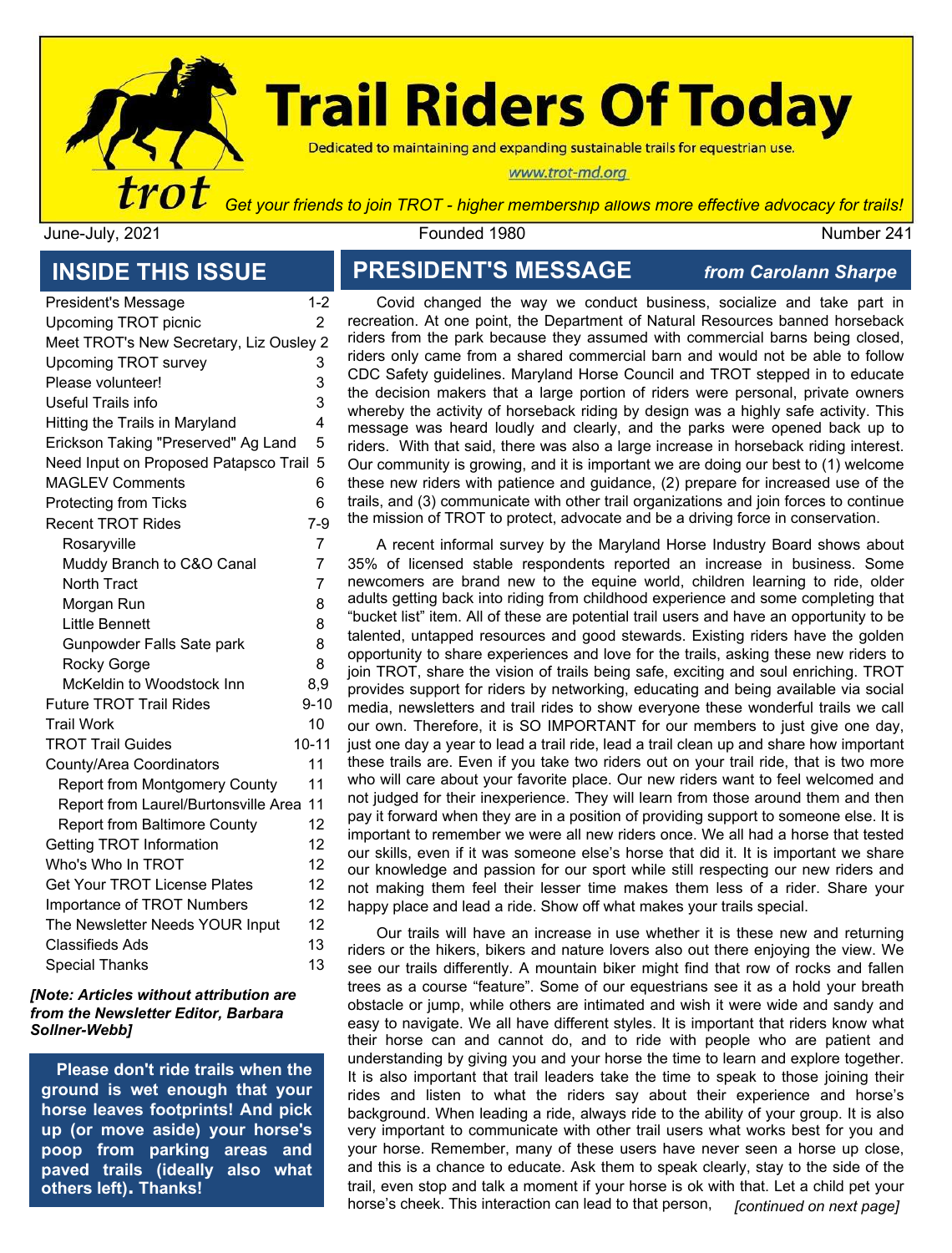#### *Continuation of President's Message, from previous page*

that child, having an interest in horses and being caring enough to speak up for the horse community in the future. Just as horse businesses have seen an increase in business, the parks have had historic numbers of users. With people coming to parks for the first time, many now see the value of open space and preserving these areas. They too become good stewards and a voice.

All those who use the trails are seeking the same yen, blood rushing experience we are. Socialize with our friends during or after the ride; take our pictures and post on our page, wall, Instagram, Twitter and Tik Tok to show the world this glorious, blessed life we lead. The more we collaborate and communicate with other clubs and individuals, the more we can change the things we need to and learn from each other. We as a horse community can be "exclusive" and it is important we leave our comfort zone sometimes to venture out and share our experiences and listen to others. Unify our efforts in both voice and muscle. Clean up days contribute to the enjoyment of the trail experience for all. TROT recently donated to support a month of Port-a-Pot service at Morgan Run Nature Center in Carroll County. This past year, TROT, League of Maryland Horsemen, DNR, Friends of Patapsco and Patapsco Mountain Bike identified some "imitation" trail signs that said "NO HORSES" on a trail in Patapsco. This led to an immediate knee-jerk defensive reaction by the equestrians, they were being unfairly treated. Because of the communication among TROT, DNR and FOP, it was very quickly discovered someone without authority had used the logo of DNR and FOP. The signs were taken down, and in that same time frame all the groups began a much closer relationship and have already exacted improvements and change in the park. Everyone is out on the trails to enjoy them, to escape the rat race for a little while, and to feel alive. Let's make sure we are doing our part to protect these trails for our future users.

I will end with one of my favorite quotes "Into the forest I go, to lose my mind and find my soul." – John Muir

# **TRAIL RIDERS of TODAY - PICNIC IN THE PARK Sunday August 8th, 2021 - 12 noon to 3 PM (rain or shine)** *from Ivy Smink*



Where: Patapsco Valley State Park, McKeldin Area 11676 Marriottsville Road, Marriottsville, MD 21104 (GPS Coordinates 39.35982-7689112) - McKeldin Pavilion #501

Due to the pandemic, TROT was unable to hold its annual dinner, but now is the perfect time to have a picnic! Come and gather to see old riding buddies and meet new ones. A lot has happened in the last year (see the President's address).

Menu: TROT will provide a spiral ham, drinks, dessert, paper products, and utensils. Please bring a dish to share (and a serving spoon). If your last names starts with: A - M bring a salad; N - Z bring a vegetable. Also, please note on it if your dish is vegetarian. Bring a guest for \$1.00 and they will have a free membership until the end of December! What a deal!

Note that alcohol is prohibited everywhere in the park.

TROT will be raffling off two baskets. And TROT logo wear will be available for sale during the picnic.

You will also have an opportunity to ride (pending dry trail conditions) in the park before or after the picnic. Trailer parking is available in a field across from the basketball court within sight of the pavilion. Horses must stay tied to the trailer; no corrals or picket lines.

To attend the picnic, RSVP to *[<totactivity@yahoo.com>](mailto:trotactivity@yahoo.com)* by August 1.



**PLEASE COME! Since COVID prevented our usual membership meeting in last winter, this is a replacement!**

### **MEET TROT's NEW INTERIM SECRETARY, LIZ OUSLEY** *write-up and photo from Liz Ousley*

My husband and I live in Mt Airy, MD. I am very happy to be a new member of TROT. The things I enjoy most are spending time with family and friends, working with horses, and hitting the trails for a fun ride. I am currently rehabbing from knee surgery and hope to be back in the saddle early next year. I look forward to working with and getting to know the other members of the TROT community.

*Editor's note: Welcome, Liz! And thanks much for volunteering for this position!*

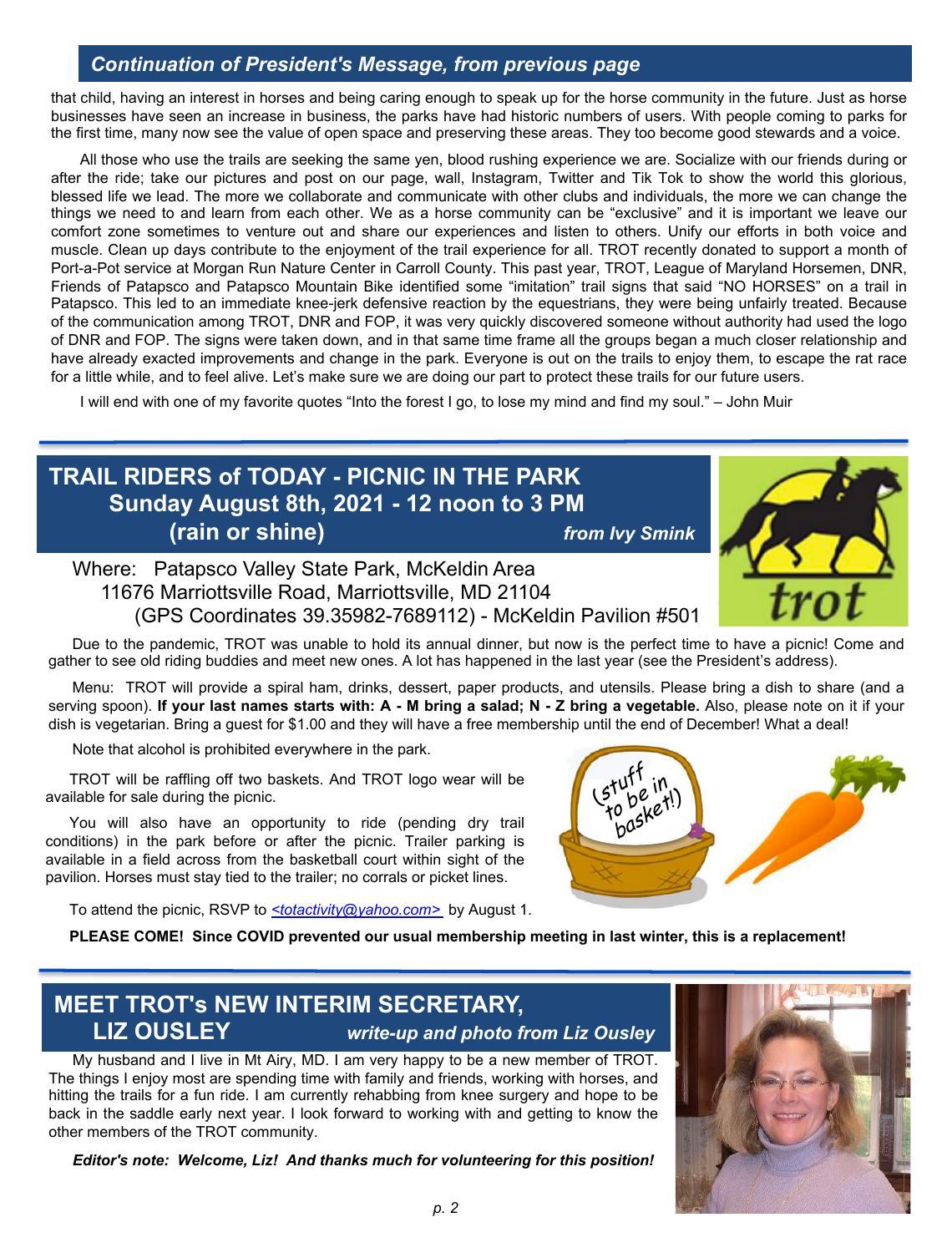#### **UPCOMING TROT SURVEY**

Because we want TROT's actions to reflect the membership's desires, shortly you will receive a membership survey (in your email InBox, or by snail-mail if you do not have an email address listed with TROT). It will ask your feeling on: 1- Wearing helmets when riding at TROT events, 2- Desire for TROT to again offer a membership directory, 3- The importance of potential TROT activities, 4- Preferred method(s) of contact. When you receive this survey, please fill it out and return it, for without your feedback TROT can not know what the membership wants. Thanks much!

### **PLEASE VOLUNTEER TO FILL ONE OF THESE IMPORTANT POSITIONS!**

We are OVER 200 TROT members now, and we are SO excited to have this many people supporting the mission of TROT.

At our most recent business meeting -- which is the 1st Wednesday of each month, and all members are invited to participate (joining info is on the calendar in TROT's website (<*[www.TROT-MD.org](http://www.trot-md.org/)*>) -- we discussed how we can get members MORE involved and make sure everyone with a DESIRE TO HELP knows how to do that, so please read on and respond! Many of our Board members are doing at least "Double Duty", and we really need to add to our team.

Delightfully, Liz volunteered to become TROT's secretary! Yay! But we have some additional CRITICAL needs right now:

**1. WEBMASTER --** The webmaster will work with TROT's web provider and keep TROT's website updated; also to provide input on how to improve the user-friendliness of our website. This position is best-suited for someone who is familiar with website development and design work. Specifically, this person will be responsible for updating webpage posts, pages, pictures, calendar events, and the members-only page. She/he will also be able to make design improvements. The website is created in WordPress and has a number of unique plug-ins. The commitment is maybe 1–2 hours a month at the most. Ideally this person should have, or want to develop, experience building custom plugins/themes in WordPress and an understanding of Search Engine Optimization. Knowledge of front-end technologies include HTML5 (the current version of HTML) could also be helpful. If you have a willingness to help and learn, this is something you might well enjoy doing. Please give it a try.

2. **TRAIL RIDE COORDINATOR -** This person arranges TROT's trail ride calendar and provides the trail ride leaders with information we have already assembled to lead a safe and fun ride (including a suggestion sheet, sign-up sheet, and directional arrows to mark the parking area). The trail ride coordinator will ask the ride leaders to provide a description of their intended ride to announce to the membership via email, Facebook, and newsletter articles, and after the ride asks them for a blurb about the ride and photos, to report in the newsletter.

3. **TRAIL RIDE LEADERS -** Without members agreeing to lead a ride, we can't have TROT rides! It is NO SECRET when someone cares about an area, they give time and voice, listen for relevant planned changes and make sure that area remains protected. **THE MORE YOU SHOW OFF YOUR FAVORITE TRAILS, THE MORE YOU GET OTHERS TO HELP ASSURE THIS HAPPENS. PLEASE SIGN UP TO LEAD A RIDE !!!!** I know you are out there riding -- make one of your rides a TROT RIDE !!! Invite new people, and show off your HAPPY PLACE!!

**4. TRAIL WORK COORDINATOR** – Coordinate with other trail groups' trail work efforts (e.g., MORE, Carroll County Equestrian Council, Patuxent River State Park, etc.) and announce them to TROT members; collect work hours t report to parks.

**5. COUNTY OR AREA COORDINATOR** – Real important positions – see page 11.

**6. TRAIL GUIDES** – Another great way you can show off your favorite riding venue is by signing up to tell interested people about your favorite riding venue, when they inquire. This can involve occasionally leading them on the trail, or if you are currently not riding, by telling them verbally only. Do sign up for your favorite venue(s). See page 10-11 to discover the venues we are missing.

**7. ACTION TEAM** - This committee focuses on advocacy for preserving (even creating) trails and open spaces – the first purpose in TROT's founding mission. We already have four active members (Joyce Bell, Susan Gray, Christina Micek and Barbara Sollner-Webb) but would be delighted to have others who care about our trails and open spaces to join in!

PLEASE do YOUR part to help TROT moving forward by volunteering to fill one of these needed positions! Just contact <*[trotpresident@gmail.com](mailto:trotpresident@gmail.com)*> for more info or to sign on.

#### **USEFUL TRAILS INFORMATION TO EASILY ACCESS**

Christina Micek kindly shared the link to the recording of an excellent webinar from American Trails -- "Current and Future Trends in Equestrian Trails: Sustainability, Stewardship, and Community"- see <*https://www.americantrails.org/training/current[and-future-trends-in-equestrian-trails#eventDetails](https://www.americantrails.org/training/current-and-future-trends-in-equestrian-trails)*>. That site also provides links to several very useful articles on: " Protecting horse trails", "Horses and packstock unlikely to spread invasive plants along trails", "Are horses responsible for introducing non-native plants along forest trails in the eastern United States?", "Horse manure on the trails: should we do something?", "The scoop on poop", "Does horse manure pose a significant risk to human health?", "Sustainable trails for equestrian use", and "From lemons to lemonade: creating sustainable trails". Check them out, for some useful reading! They also offer the excellent resource book "Equestrian Design Guidebook for Trails, Trailheads, and Campground", for only shipping charges. Real useful!

Thanks SOOO much, Christina, for this most valuable information, to share with TROT members!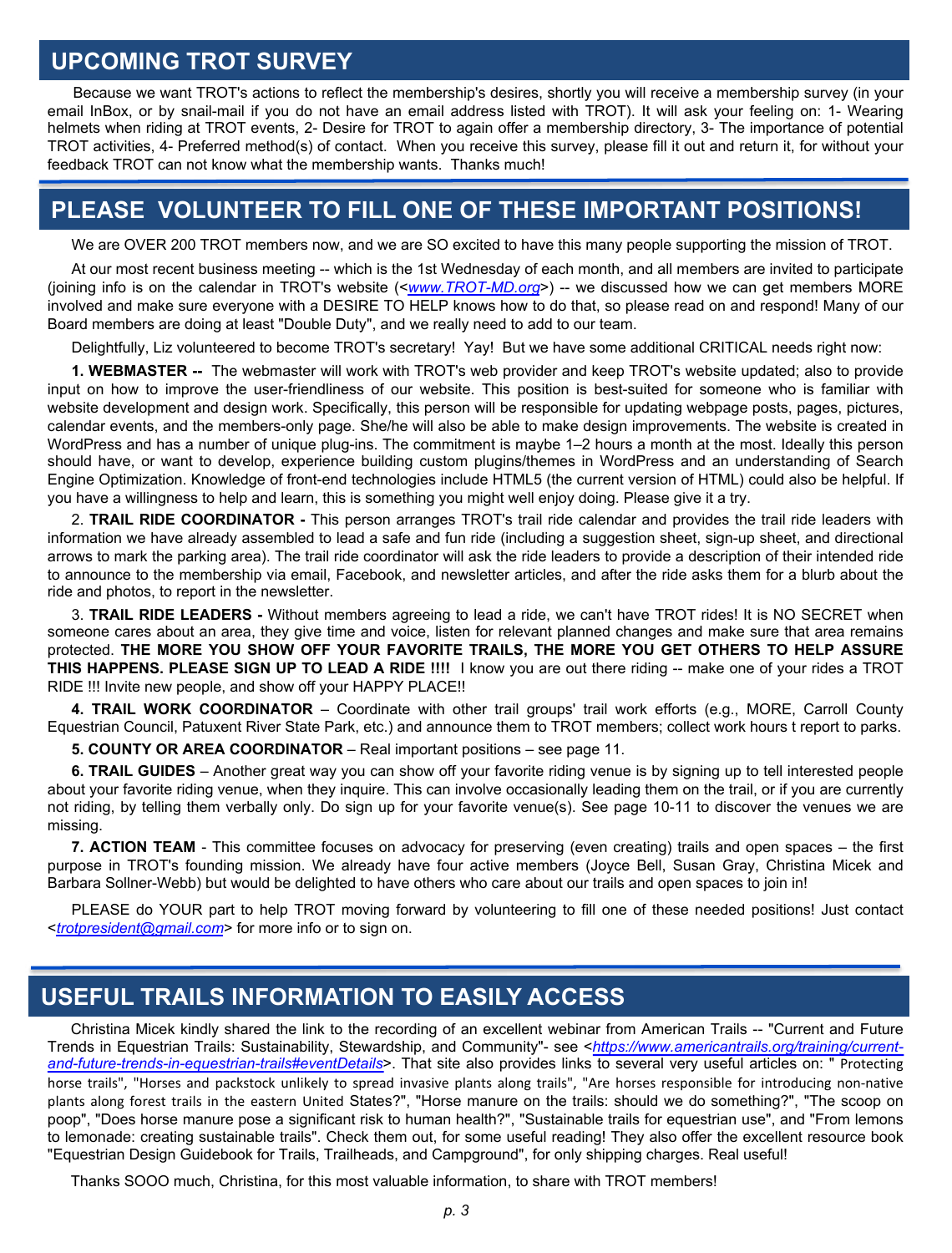#### **SUSTAINABLE TRAIL USE**

[The Action Team was asked to draft trails-related articles for the Maryland Horse Council's "The Equiery", focusing on trail riding and "specific rules/regulations, upcoming legislative issues and things that members should be aware of". In response, this and the following article were submitted. Although the MHC decided to not publish them – despite an earlier survey showing that something like 80% of horse users in Maryland do trail riding -- we wanted to share them with our members.]

#### **HITTING THE TRAILS IN MARYLAND** *[article rewritten by Carolann Sharpe]*

Maryland enjoys thousands of miles of trails, with over 200 miles in Patapsco State Park alone. Many of them are multi-use, with equestrians, hikers, bikers, and nature enthusiasts. The recent events of the pandemic and activity restrictions lead to an exponential use of these trails and new concerns. A lot of new people who have never or rarely been out on trails were using them, with so many other places and activities being off limits. A lot of people were unprepared and did not know trail etiquette. This lack of common knowledge can lead to miscommunication and misunderstanding. Trail riders make up most of Maryland horse owners. The more each discipline within the horse world can share their thoughts and concerns, as well as do outreach educating non-horse owners about these "law of the land" common practices, the greater our enjoyment and cooperative efforts to be good stewards of the parks will be successful.

There is a "right of way" that allows all users to share the trails safely. Horses are on the top of the list, that hikers and bikers are to yield to them. Since the rider is on an animal that can have a mind of its own, this privilege is logical. Hikers are next on the list and bikers after that. When a hiker approaches a horse, the hiker should slowly and calmly step off on the downhill side of a trail. If hikers approach from behind, they should calmly announce their presence and intentions, take directions from the rider about the horse and how to keep their distance and stay safe. Horses can frighten easily, so ask the hiker to avoid sudden movements or loud noises. When off the trail, it is great if they would speak to the rider with a "hello" or "Nice day" so the horse can also be aware they are human and mean them no harm. Bike riders should come to a full stop and step to the side to give the horse the right of way, being mindful of the plants or animals that are near the trail when they step off it. Bicyclists should always ride within their abilities and be aware of their surroundings. When coming around a blind turn, they should keep their speed so they can react swiftly to gradually pass if a horse and rider are on the other side of that turn. Headphones may impede the ability to do this, but they are OK to be worn by bike riders on multiuse trails that offer good visibility.

Horseback riders also should follow rules and guidelines to be respectful of others and the trails themselves. If a trail is too wet and muddy – i.e., if your horse leaves visible footprints! -- save the ride for another day. Using a muddy trail can be dangerous, damage the trail's condition, damage the ecosystems that surround the trail, and even get riders permanently kicked off that trail. The Department of Natural Resources (DNR) suggests not to ride if there has been more than 1/4 inch of rain in 24 hours. Riders should also be conscientious about the waste their horses produce. Unique to the trail rider, manure sometimes happens. Horse manure left in parking areas and on trails, especially on multi-use asphalt-surfaced trails, is a major concern to other trail users. Riders should never trailer from their barn without bringing along a manure fork and basket so they can pick up any manure deposited by their horse to take it home or dispose of in a natural forested area. Riders are also encouraged to pick up manure left in common areas by less-caring equestrians, since any left-behind manure reflects badly on all riders. On multiuse trails, try to step off the trail if your horse needs to relieve himself, and dismount to kick manure aside if it is accidentally deposited there. We remind all equestrians to follow the Trail Etiquette and Safety Guidelines written by the MD Horse Council (to see this brochure in its entirety go to <*www.mdhorsecouncil.org*> and click on "miscellaneous links". Key portions are highlights below :

-- Advise other trail users of your horse's temperament, i.e. a horse with a tendency to kick should always wear a red ribbon in his tail. Take the necessary precautions to avoid trouble.

-- Remove your horse from the trail if you begin experiencing behavior problems.

-- Always stay on equestrian approved trails, and do not take shortcuts or attempt to create unauthorized trails in parks!

-- As a courtesy to others in your group, use appropriate hand signals for turning, slowing, etc. and give verbal warnings for dangers on the trail (i.e., holes, low branches, etc.)

-- Carry hand clippers and/or a folding saw to remove overhanging vegetation or broken limbs from the trail.

-- Report problems to the park manager.

-- Remember that other trail users may not be familiar with horses or their reactions to new experiences. Your horse may be another trail user's introduction to horses and what you do is a reflection on the entire horse community. Be a good ambassador for equestrians everywhere by taking the time answer questions about your horse.

In addition, remember to show you are actively using and enjoying your local trails by sharing and providing write-ups and photos to the park governing body and the Equiery (at <*[Editor@equiery.com](mailto:Editor@equiery.com)*>) for use on social media and publications. When we are visible and helpful, park leaders will continue to keep our user group in the forefront of their minds, respecting our input.

In closing, trail riding is a remarkable sport and does so much for so many. Some days you need to take a long ride alone, to think about things, or nothing. Our time in the saddle is never wasted, for our heart is our horse and our soul is the trail.

For a list of some of the horse tails in Maryland, see <*<https://www.mdhorsecouncil.org/trails-greenways/equestrian-trails>*>, and for a more comprehensive map and listing, see <*[https://mda.maryland.gov/horseboard/Documents/HorseTrails.pdf>](https://mda.maryland.gov/horseboard/Documents/HorseTrails.pdf)*.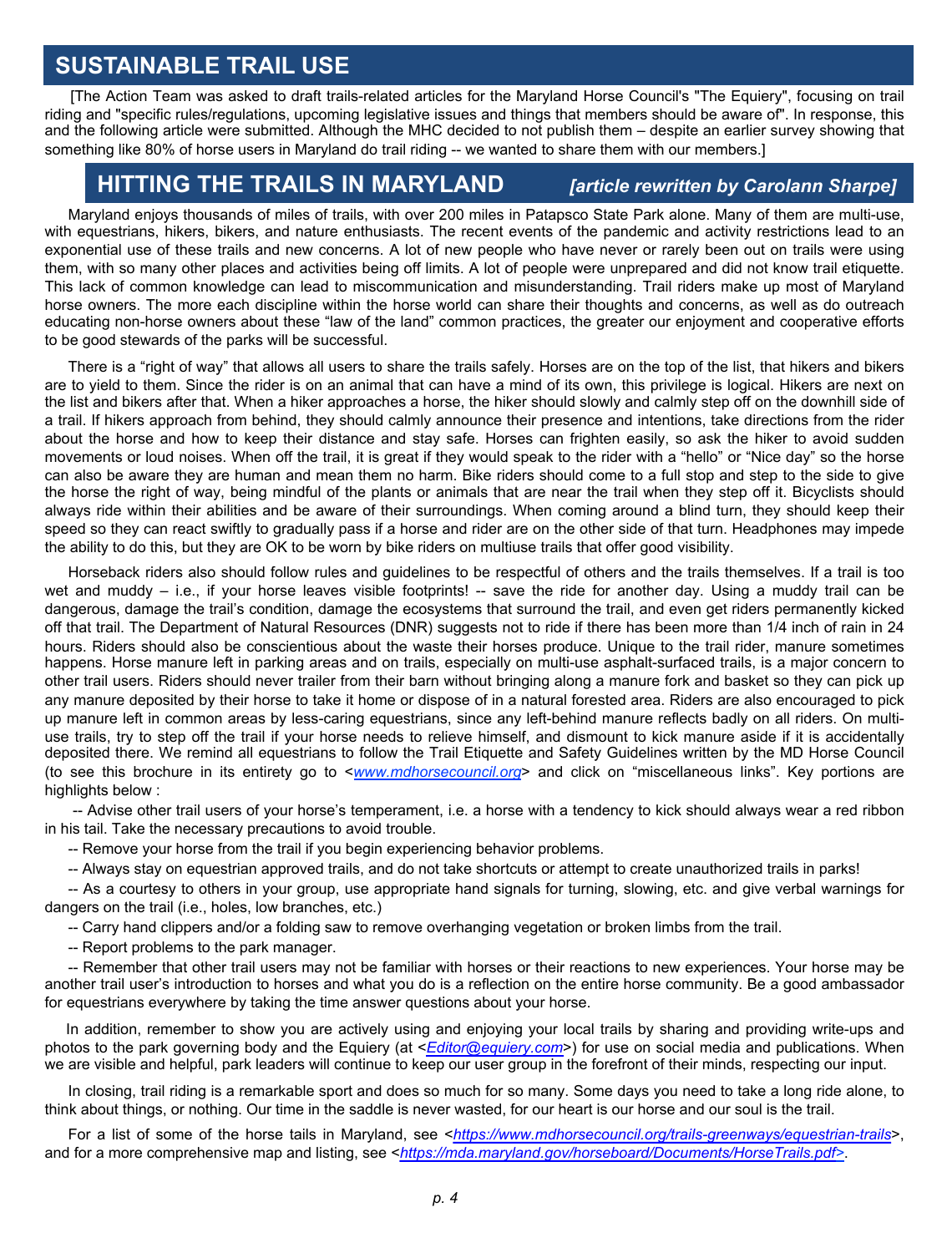[The following from Action Team was posted on TROT's Facebook page, but since not everyone sees Facebook, it is here reprinted, to illustrate the kind of advocacy that for over 40 years has made TROT a force in preserving open space and trails.]

#### **ERICKSON – the camel's nose under the tent for losing open space and trails**

For many years TROT aggressively advocated to protect open space and to obtain, maintain and preserve trails. Examples abound: from TROT's founding successes in preserving the Paint Branch trails and extending the WSSC trail (Rocky Gorge trail), to the establishment of local trail systems (those in Ashton/Sandy Spring, Fairland, and Seneca Creek, to name a few), to its major fights to retain the 18-mile long WSSC trail and the North Tract trails (in the Patuxent Research Refuge). Historically, TROT members also have worked hand-in-hand with other groups to fight proposed land use changes and projects that threaten open space, riding and horse-keeping opportunities. In 2013, TROT members led the charge against Howard County's proposed comprehensive zoning plan which had many, many egregious anti-horse provisions. We won some; and we lost some. Now there is another project up for approval in Howard County which even developers say is the lynchpin for opening up the Middle Patuxent Watershed to development (this watershed includes Benson Branch Park) and taking large swaths of land out of "agricultural preservation" and turning it into developed land. (See PowerPoint given to the Patuxent River Commission on this project that will be put on TROT's website).

This project, an Erickson senior living community at the intersection of Sheppard Lane and Rt 108 in Clarksville, is a 1440 dwelling senior community proposed on part of what was, until not too long ago, supposedly permanently preserved farmland in the state's agricultural preservation program. Unfortunately, essentially without notice, in 2017, the state (through Senate Bill 155) changed the law for taking certain "preserved" properties out of the State agricultural preservation program. For these properties, the local jurisdiction essentially can take property out of the State preservation program at its whim.

For the last couple of years, communities and environmentalists have been fighting the Erickson project, in large measure because it is the camel's nose under the tent in terms of breaking County and State agricultural preservation easements. A critical hearing before the Howard County Council (Council Bill 50 ) is coming up. This bill would extend a prior approval of certain aspects of the project granted in 2018 when it was assumed agricultural preservation was permanent and prior to public knowledge of the lack of permanency caused by SB 155. Note that the developer is well-aware that these easements can now be broken, as obvious by the Erickson development plan which not only has high intensity development on previously "preserved" State agricultural preservation land, but also shows a major, major road going directly to property still in the State preservation program. Major roads are not planned for properties that are to be permanently "preserved" as agricultural land.

If approval of Council Bill 50 can be precluded, it is possible that the Erickson project can be stopped and the expected cascade of properties coming out of the County and State preservation programs and into development, also avoided.

This is a big one, folks. [The article then gave precise direction how to register to testify at a hearing that has already occurred, with CB50 passing 3-to-2, but the Howard County Council still needs to approve the project and should be held accountable.]

But if you have feelings about whether Ag preservation should be permanent, they would be great to still submit. **Please send your views to the Howard County Council (**at *[councilmail@howardcountymd.gov](mailto:councilmail@howardcountymd.gov)*) **and additionally to your state senator and delegates in Annapolis** (see <*https://msa.maryland.gov/msa/mdmanual/05sen/html/sendist.html*> and <*https://msa.maryland.gov/msa/mdmanual/06hse/html/hsedist.html>*). Please make you voice heard - this is really important!

#### **ACTION TEAM SEEKING YOUR INPUT ON PROPOSED PATAPSCO TRAIL**

Recently, the Baltimore Regional Transportation Board (BRTB), which is the metropolitan planning organization for the Baltimore, region sought public comment on a new section of the Patapsco Regional Greenway in Carroll and Howard County. As they plan to include new equestrian trails, the TROT action team would love to get feedback from those members living in the area and using the Patapsco Regional Greenway. There is Section 1 and Section 2, and Section 2 specifically mentions trying to accommodate equestrian use. This is the Eastern Portion of the trail, attempting to link Freedom Park with the McKeldin area in Patapsco Valley State Park. TROT members can interact with their wonderful map of the area and proposed choices here: <*[https://tinyurl.com/99cs7tnf](https://nam02.safelinks.protection.outlook.com/?url=https%3A%2F%2Ftinyurl.com%2F99cs7tnf&data=04%7C01%7Cbsw%40jhmi.edu%7C29dc15ffc5ef4e7eecea08d93a2ef4d9%7C9fa4f438b1e6473b803f86f8aedf0dec%7C0%7C0%7C637604795678141370%7CUnknown%7CTWFpbGZsb3d8eyJWIjoiMC4wLjAwMDAiLCJQIjoiV2luMzIiLCJBTiI6Ik1haWwiLCJXVCI6Mn0%3D%7C1000&sdata=gpMbWl63KNVgy6uL8Awqx67OibhV%2FCRDVxds%2F1ZgdJU%3D&reserved=0)*>. After you do so, please email Joyce Bell at <*[wbell2@washcoll.edu](mailto:wbell2@washcoll.edu)*> to let us know what you think about their two proposed trail route alternatives (Piney Run or South Branch, which run north and south of the League of Maryland Horsemen's property, respectively) so we can best support your interests. Or a TROT member who rides regularly up there might be willing to get more involved with TROT's action Team, possibly even taking the lead for TROT on this matter! Please let Joyce know if you might be interested in that.

Public Input can also be sent directly to <*[M503@PublicInput.com](mailto:M503@PublicInput.com)*>; CC Keith Kucharek, Transportation Planner, at <*[kkucharek@baltometro.org](mailto:kkucharek@baltometro.org)*>.

For more information, see: <*https://www.baltometro.org/newsroom/2021- [05-06-public-input-sought-through-june-11-patapsco-regional-greenway](https://www.baltometro.org/newsroom/2021-05-06-public-input-sought-through-june-11-patapsco-regional-greenway-sykesville)sykesville*> (which also contains a link to the above interactive map) and <*<https://storymaps.arcgis.com/stories/7de25c40f2a34b7f86d8ed542e3a3afa>≥* (from which this map was copied).

- Western Patapsco Alignment

- --- Piney Run Alternative --- South Branch Alternative
	-

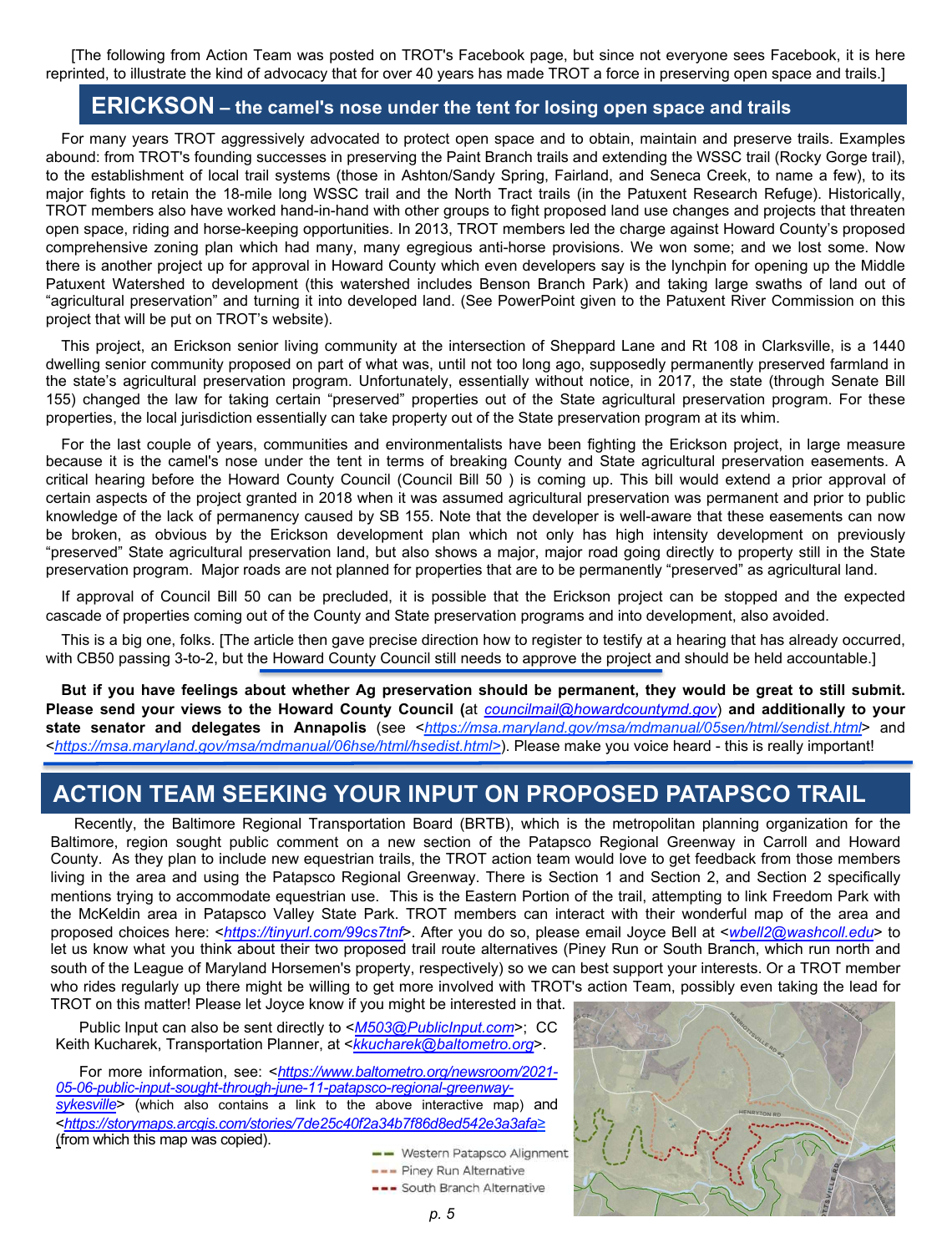#### **COMMENTS TROT SUBMITTED ON MAGLEV**

The last newsletter as well as scores of newspaper articles have described the proposed SC-MAGLEV (Super-Conducting Magnetic Levitation) project, which is a proposed high speed, very expensive and very noisy train from DC to Baltimore, planned to run through some of the remaining best green swaths in that corridor. Among other environmental losses, this route would devastate much of the trail system at North Tract, for which TROT had worked hard to protect riding in a few years ago. Vast numbers of environmental, civic and local governmental groups (even Baltimore City, now!) have come out against the proposed SC-MAGLEV alignment, which will be decided on later this year, largely by the members of Congress. If you have feelings on this SC-MAGLEV, contacting your Senator Ben Cardin (<*<https://www.cardin.senate.gov/contact/email-ben>*>) could be especially valuable, because he is reportedly still sitting on the fence.

#### **for your interest - TROT's SUBMITTED COMMENTS on MAGLEV**

TROT (Trail Riders of Today), a Maryland non-profit entity currently with 190 members, joins with other civic and environmental groups in opposing the Baltimore-Washington SC-MAGLEV project. TROT was specifically organized in 1983 to obtain and preserve equestrian trails and open space for public recreational use and for the ecological and aesthetic benefit of the community at large. The SC-Maglev project is in direct conflict with that mission, with irreversible consequences.

SC-MAGLEV as proposed would cut through a huge swath of public lands (including 328 acres of *federal* property, as well as many other green space areas, such as Greenbelt City's park) permanently altering parks, recreational facilities, and wetlands. Of particular concern to TROT are the trails at the Fish and Wildlife's North Tract which are extremely close to both proposed MAGLEV routes. The noise from the train as it emerges from underground on the J-1 route would emit close to a sonic boom. While extremely unpleasant for all trail users, the noise would be very dangerous for equestrians, because horses can dangerously spook from sudden, loud noises.

Please note that the trails at North Tract have unique characteristics which greatly increase their value to all trail users. This is because they were designed to withstand military tanks when the property belonged to Fort Meade. Their stone base allows bikers, hikers and equestrians to use these trails rather than natural surface trails which might be damaged due to wet conditions. For many years, TROT has encouraged equestrians to only use the North Tract trails when the ground is wet in order to prevent damage to natural surface trails.

TROT echoes the environmental and social justice concerns which would be created by either build alternative. These concerns have been eloquently expressed by the Sierra Club, the Audubon Naturalist Society, the Patuxent River Commission, the City of Greenbelt, Citizens Against this SC-MAGLEV (CATS), STOP THIS TRAIN, the National Capital Planning Commission, many Prince George's County politicians, and other groups.

There are already two other train lines (the MARC Penn Line and Amtrack) which connect DC, BWI, and Baltimore. MAGLEV is not true public transportation as it appears to cater to the wealthy; there are only three stops on this very expensive route, and there is no public transportation at its northern terminus. Any future benefit of SC-MAGLEV would be at the expense of many Anne Arundel and Prince George's County residents, outdoor enthusiasts, and the environment.

TROT adamantly supports the "No Build" SC-MAGLEV option.

#### **IT IS TICK TIME – protect yourself and your horses from Lyme and other pathogens** *from Barbara Sollner-Webb*

Most of us know someone with chronic/recurrent Lyme – a very nasty affliction caused by Borrelia burgdorferi, one of the many kinds of nasty pathogens carried by Ixodes ticks (i.e., "deer ticks") that can devastate humans, as well at horses, dogs, etc. Many of us who have chronic/recurrent Lyme wish we knew back then how easy it is to protect yourself from it. It turns

out that ticks HATE pyrethrum (the natural chrysanthemum insecticide) and its synthetic, longer-lived derivatives (like permethrin) which are impressively safe for people and pets, and cheap. They are the main active ingredient in most bug sprays for horses, so you are probably already using it daily to protect your equine buddy. Pyrethrum used to be the standard insect spray for humans, but got replaced by DEET, which -although more toxic -- works better against mosquitoes. [Because humans wash each night, they get off the residue, which would would build up to toxic levels if used on horses.]



To protect yourself from ticks attaching when you are out working in the pasture, riding, hiking, or gardening, it is easy and safe to each morning spray a little pyrethrum solution, diluted to between 0.02% and 0.1%, on your arms, legs and body. [Of course, test by applying to a small area first, to confirm you are not allergic.] One can either dilute it yourself into a sprayer from a 10% solution (available cheaply online), or just use a little of the bug spray you may already be putting on your horse (the commonly used 0.1% pyrethrum). Alternatively, you can do what many outdoors folks standardly do: pre-soak your pants and shirt in 0.5% permethrin (which lasts through several washings). [A quart of Martin's 10% permethrin, which is a many-lifetime supply for you and all your friends is only \$26 through Chewy; or if you want it already diluted, Amazon has a 24-oz spray bottle of 0.02% pyrethrum for \$5.98 (free shipping on Prime, "Garden Safe Brand Multi-Purpose Garden Insect Killer, Ready-to-Use"). See <*<https://www.kiwicare.co.nz/advice/pests/pyrethrum-pyrethrins-pyrethroids-whats-the-difference/>*> for the nomenclature on pyrethrums.] Whichever, it's more effective to prevent Lyme (also Anaplasmosis, Babesiosis, Ehrlichiosis, etc.), and thus safer, than checking your entire body each night for a tiny attached tick.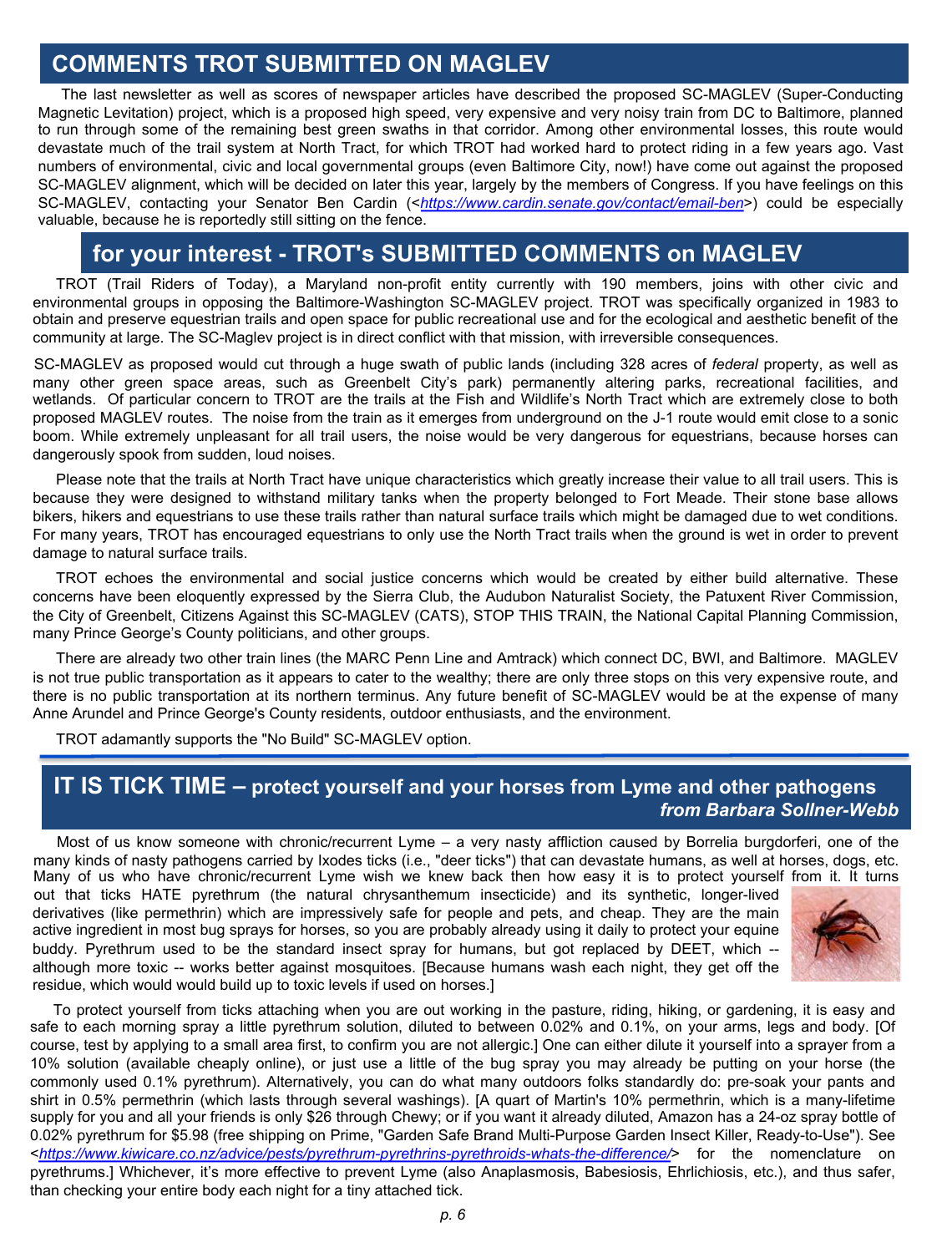#### **RECENT TROT TRAIL RIDES** *from Barbara Sollner-Webb, interim trail ride coordinator*

The last newsletter announced nine TROT trail rides between then and now, and one ride was then re-scheduled because the trial was too wet to ride on the original date without causing damage. That ride on the too-wet-ground day would have been wonderfully well-attended, and one other ride with parking for only four trailers max'ed out, but for the other announced rides, disappointingly few riders responded, with two rides having no-one, and most having only one or two TROT members joining the leader(s) -- although some rides were expanded through joining with others on the trail. Nonetheless, the rides were a lot of fun for those attending. The planned rides were:

**Thursday, April 22 - Rosaryville State Park, Upper Marlboro, MD; trail ride leader, Laura Colicchio**: Unfortunately, this normally-swell ride had to be cancelled due to lack of response. But look at the beautiful wisteria that this lovely park offers this time of year, when Laura schedules her ride for folks to enjoy them!  $\rightarrow$ 



Saturday, May 1 - Muddy Branch to the C & O Canal, Montgomery County, MD; report from trail ride leader, **Christina Micek:** Trot's first ride of the year! Riders met on a beautiful crisp, sunny morning at the large parking lot on River Road in Potomac that services Blockhouse Point and the Muddy Branch Trails. [This parking lot can accommodate 1-4 trailers on non-busy weekdays, and maybe 1 or 2 on the weekends if you get there early or late in the day.] Riders were Christina Micek, Ulrike Rodgers, Beth Daly, Katie Baden, Mark Baron, Mary Blair, and Gardner Howe. The ride started on the Muddy Branch trail, a gently rolling easy trail through forested land, roughly following the Muddy Branch River. We then enjoyed the small walk-in shore area of the river to let the horses drink and play in the water before crossing the bridge to head towards the C & O Canal Lock at Pennyfield. We admired the lock and lockhouse, and continued down the C & O canal towards Violette's Lock. We met so many other users of the C & O canal -- runners, bikers, families out walking -- and made most of them smile to see us on horseback. [Note: The C & O Canal requires manure to be kicked off the surface of their trail.] The group then looped back to the River Road parking area via Callithea Farm and Old South River Road Trail in Blockhouse Point. We then relished a small snack in the grassy picnic area and appreciated getting to know one another a little bit better. A great start to the season!



**Saturday, May 8 - North Tract, eastern Laurel, MD; report from trail ride leader, Barbara Sollner-Webb:** After two prospective riders cancelled out, fearing sprinkles, it was just Tammie Monaco and myself on this ride - and we had a great time, walking, trotting, cantering, and becoming soulmates. It was amazing to be on an outing where 100% of the attendees not only have doted-over horses and dogs but also have or had a beloved pot-belly pig! It was GORGEOUS riding weather (some sun, some shade, crisp but not chilly). As often occurs for this yearly TROT ride, there were rains just before, so the ground was soaked – highlighting a great virtue of the North Tract trails: that they were constructed for military tanks (back when the land was Fort Meade's) so they are perfect to ride without causing damage, no matter how wet the ground is. [Good to remember for riding after the next rain deluge!] Following the ride, we had a lovely potluck picnic (Tammie makes great quiche!), cut a bit short by a crazy hail-storm. It was a lovely trail ride!



*[continued on next page] Barbara Sollner-Webb (left); Tammie Monaco (right)*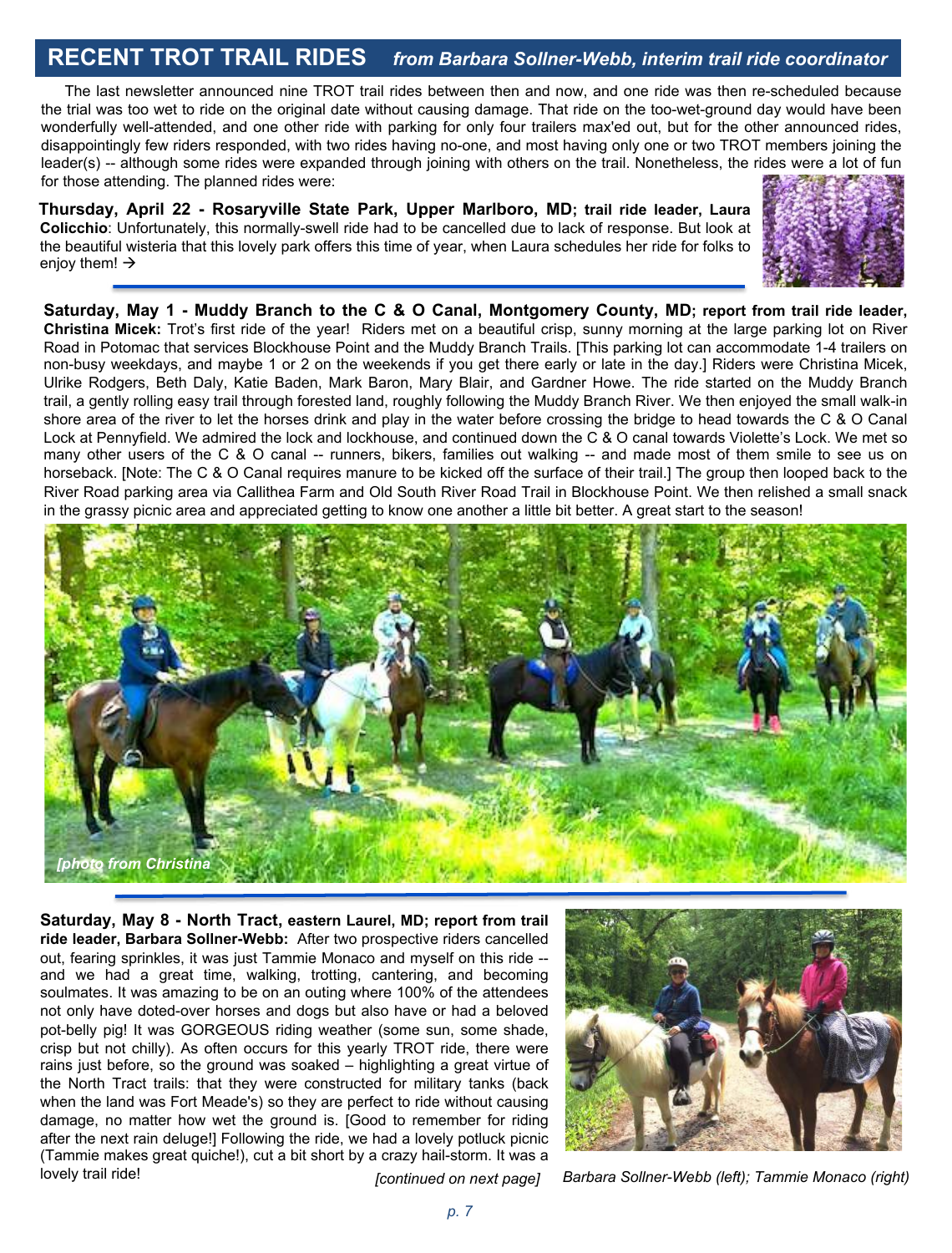**Friday, May 14 – Morgan Run, Carroll County, MD; report from trail ride leaders, Leah and Hope Mack:** We had perfect weather for a lovely ride with two mother-daughter pairs, including brand-new members, Laura and Kim, on their first TROT ride. We followed up the mellow ride with a nice lunch to get to know each other. Huzzah.  $\rightarrow$ 



**Tuesday, May 18 – Little Bennett, Montgomery County, MD; trail ride leader, Susan Ferrara:** Unfortunately, no other TROT members showed up for this swell ride, but Susan and her spouse, Dave Lawrence, had a great ride in this lovely park, and after it<br>enioved the molasses enjoyed cookies she had baked for the ride.





**Wednesday, May 26 - Gunpowder Falls State Park, Bunker Hill trails, Hereford, MD; trail ride leader, Priscilla Huffman:** An early morning two-hour ride, mostly in the woods, kept Lori Pierce, Monika Munn, Tammie Monaco and Priscilla Huffman cool on this hot summer day. We were able to ride out from the parking area on a portion of the Bunker Hill trail which is now accessible to riders, thanks to the work of the Maryland Park Service staff who recently did a great job clearing some downed trees that were blocking the trail. We rode down to the Gunpowder River, then up through woods to an old road that parallels I-83. Good bomb-proofing for the horses with all the traffic sounds! Once back in the woods, we moved out on a wide flat section of trail that goes through an old archery range. Turning onto the Gunpowder South trail, we rode downhill and crossed over a shallow place in the river. Once on the other side, we rode along the Gunpowder North trail with river views, carefully avoiding a few places where the trail has washed away close to the water and marveling at huge towering rocks next to the trail. We crossed back over the river near a beautiful camp, then back up the road to the trailers. Thanks to all for good horses and good riding!

**Saturday, June 5 - WSSC's Rocky Gorge in Laurel, MD; trail ride leader, Barbara Sollner-Webb**: Priscilla Huffman and Linda Ginty joined me for a lovely ride on WSSC's gorgeous trail along the reservoir -- the trail WSSC had named for founding TROT member, Terry Ledley, many years ago. We enjoyed the lovely weather, along with each other's company, the pretty scenery, our sweet horses, and a yummy pot-luck lunch on our porch after the ride. Fun day!



**Sunday, June 13 - Patapsco Park: McKeldin Park to Woodstock Inn, Carroll County, MD; intended trail ride leader, Carolann Sharpe:** Numerous riders had signed up for this ride, which unfortunately had to be cancelled due to too-wet ground. But happily, it was rescheduled for July 3rd.



**Tuesday, June 15 – Little Bennett, Montgomery County, MD; trail ride leader, Susan Ferrara**: Susan and her spouse, Dave Lawrence, were joined by TROT member Kate King, for a lovely trail ride at Little Bennet, which they wisely moved to the morning when it would be less warm.

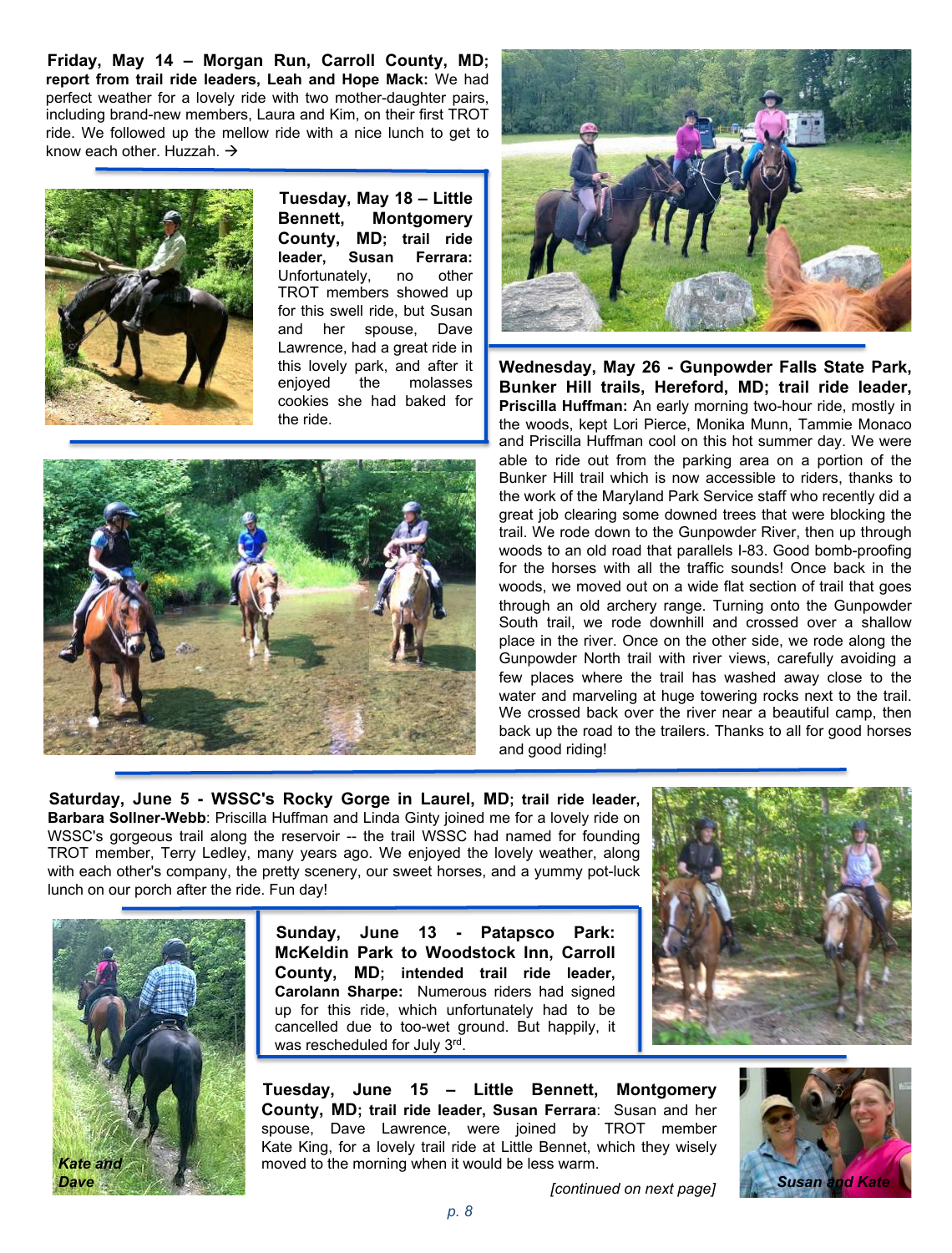**Sunday, July 3 - Patapsco Park: McKeldin Park to Woodstock Inn, Carroll County, MD; trail ride leader, Carolann Sharpe:** Our ride to Woodstock Inn was postponed due to rainy weather in June, but the ride on July 3rd could not have been more perfect. Five of us set out – Barbara and Dwight Reynolds, Sharon Bach, Pam Mitchell and me, ride leader Carolann Sharpe. All of the riders were new to TROT and had never ridden these trails before, let alone tied up at a restaurant and had lunch. Our ride began from McKeldin and the weather was superb. A nice 76 degrees and a small breeze. Four League of Maryland Horsemen members joined us for the ride. We encountered hikers, bikers and some families having water front picnics.

Riding along the river and crossing into Hernwood, we had beautiful trees and tall grass on either side of our trail. We rode up the open area of the power lines and encountered a downed tree. We made our own trail through the grass and met back up at the portion of the trail that we wanted to be on.



DNR DNR has asked riders to let them know when there is an obstacle so they can get a crew out to remove or cut through. Carolann took a picture and sent it to DNR for them to see if they can get it taken care of soon. Either way, it was an easy detour, and we were back on the right path. About one and a half hours later, we arrived at Woodstock Inn and tied up at the back lower deck. Using the provided hitching posts and close by trees, everyone was comfortable and started their mid-day snooze.

The service was quick, and the food was delicious. Woodstock Inn always loves seeing the horse riders come in for lunch and our server Jake was top notch.

After a little while it was time to saddle back up. Using the picnic table out by the horses, we were able to get back on and start back. Over the train tracks, down the slight hill, across the water and back a lower trail at the powerlines, we were back in McKeldin. We made our way back to the horse trailers and said our "had a great time" and good-byes.

Some of us posted our great day pictures on Facebook and even a video. If you are on Facebook, please go to the Community Page and check it out. I was so proud of my favorite place to ride, and it gave me such pride and joy to share it with new people. Get out and do the same…you will thank me.

#### **FUTURE TROT TRAIL RIDES** *from Barbara Sollner-Webb, interim trail ride coordinator*

*Message from TROT's interim trail ride coordinator, Barbara Sollner-Webb: For many years through 2018, I had* organized TROT's trail rides program, scheduling at least 30 rides each year -- a job I felt was very worthwhile because these trail rides were fun, a great way to meet other riders, and appreciated by the TROT members, but more importantly because getting TROT members to ride lots of different trails seems the surest way for them to become passionate about preserving trails in general, not only those out their back door. When I got re-involved with the resurrected TROT as the current trail ride season would soon begin, but with no one to set up the trial ride program, I offered to TEMPORARILY resume this role, so that TROT rides could start being scheduled and announced. Through individually reaching out to all the ride leaders from those past years plus to all folks who had come on the many rides I had organized and I had contact information for, enough agreed to schedule a semi-respectable ride program for the first half of 2021 (although disappointingly few of these over-50 folks were now able and/or interested to lead a TROT ride). These rides were announced in the last newsletter (which I also edit) along with a big plea for TROT members to step up to lead a ride, since we desperately need ride leaders to fill the largely empty schedule for the second half of the year, if we want rides then. Carolann kindly sent multiple individual mailings to each TROT members, asking them to lead a ride and consider being trail ride coordinator. Unfortunately, there have been no responses to these requests. So having used up my contacts, and with no one new offering to lead a ride, the calendar for the second half of 2021 is sadly empty.

Maybe the membership survey (see page 3) will show that today's TROT members are largely not interested in having TROT trail rides, so the program should be abandoned. However, If TROT members want this 4-plus-decades-old ride program to continue. they will need to volunteer to lead a ride. Folks also would need to come on rides. And some diligent person would *need to volunteer as trail ride coordinator!*

For now, let me again ask TROT members to please volunteer to lead a trail ride, showing your favorite venue to other TROT members. It is easy and fun to do (see article by Laury Lobel in the last newsletter). [And, as described in the last newsletter, how the rides are again being announced, there will be no problems from unintended riders showing up.] To find out more about leading a ride, please contact me at <br/> <br/>sw@jhmi.edu> or 301-655-3552.

To come on a ride, contact the ride leader to sign up and learn the start time and location. That way the leader can also contact you if bad weather forces cancellation. All riders must have a current negative Coggins for the horse, follow the ride leader's direction if a helmet is required, and be a TROT member. Membership forms are at <*http://trot-md.org/join-now/*> and at the ride, with \$5 one-day memberships to encourage non-TROT riders to join. For updated trail ride listings, please check the TROT website and Facebook page. Finally, everyone is encouraged to announce our TROT rides widely, but to protect our ride program, do not publicly announce any start time, so everyone coming must check with the ride leader.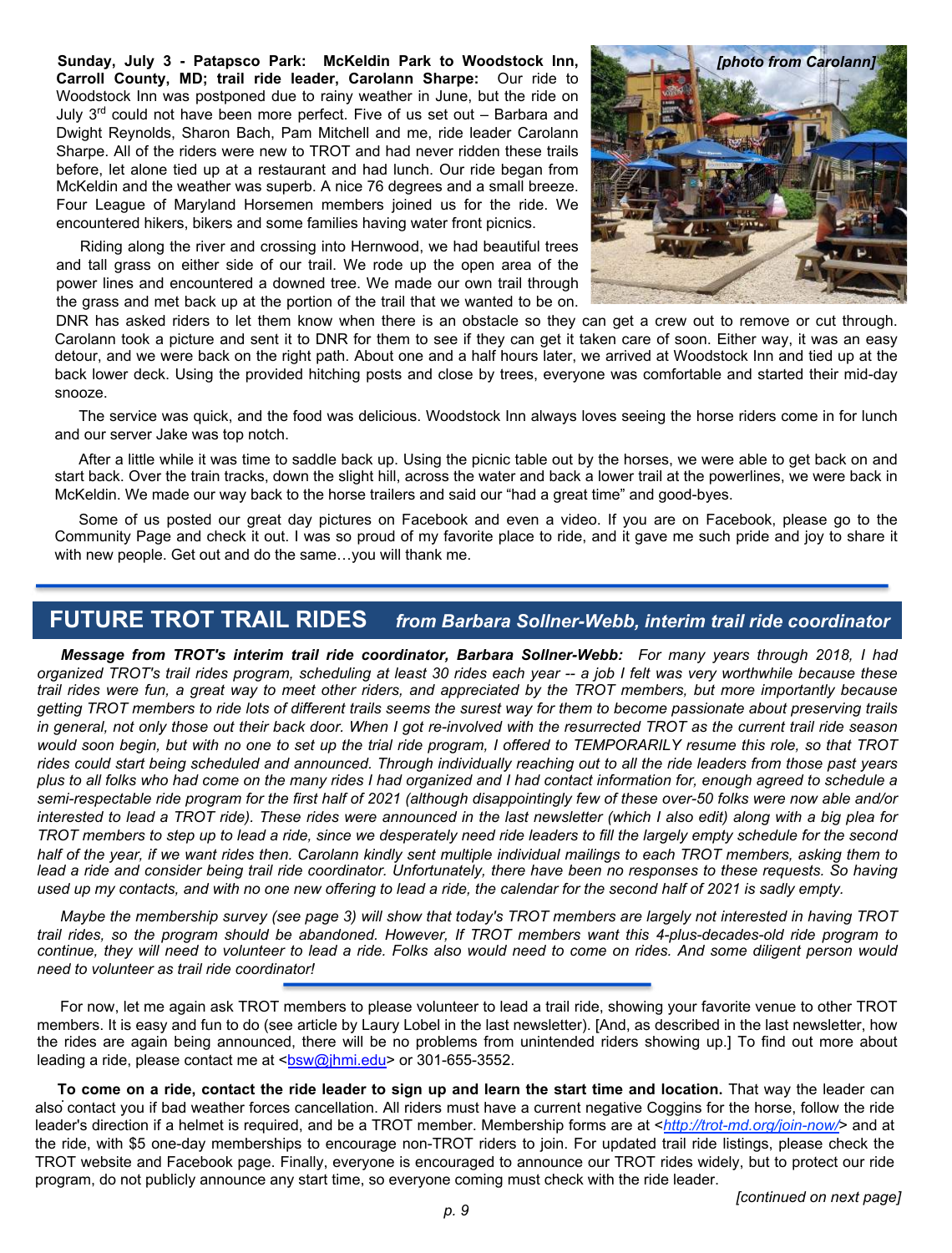#### *Upcoming rides, continued*

**Hopefully, folks will volunteer to lead more rides than those listed below**; such additional rides will be announced by email, on Facebook, and on the TROT website.

# **Upcoming rides**

**Sunday, August 12 - High Tide farm, Anne Arundel County, MD --** *Carolann Sharpe 410 908 5599 or [<blackandwhitecookie@yahoo.com>](mailto:blackandwhitecookie@yahoo.com).* Ride and join in a HORSE SWIM!!! Fun! Helmets NOT required on this ride.

**Saturday, August 21 – Fairland Park in Laurel/Burtonsville, MD -- Barbara Sollner-Webb** <*bsw@jhmi.edu*>*, 301-604- 5619* Come ride these very nice trails, which exist in good part because of earlier organizing efforts by TROT members Mary Angevine and later Naomi Manders, plus trail work of many TROT members. It will be about a two-hour ride, mainly walking, but trotting on the flatter portions, and afterwards there will be a potluck lunch. Helmets required on this ride.

**Tuesday, September 21 – Little Bennett, Montgomery County, MD -- Susan Ferrara** *[sferrara3663@hotmail.com](mailto:sferrara3663@hotmail.com)* **[Rain date: Thursday, September 23]** The ride is 1-1 1/2 hours. There are bridges and road crossings; woods trails are generally narrow, rocky and hilly so we generally walk, with a few trots and canters in open sections. There are streams horses can drink from during the ride. Bring a bag lunch, and we will bring some cookies and carrots! Helmets required on this ride.

**Friday to Sunday, October 1-3 - an invitation to join the "League Of Maryland Horsemen's Invitational", Marriottsville. MD from Carolann Sharpe and Joyce Bell** Details to follow.

Sunday, October 17 - Wye Island, Queen Anne's County, MD - Joyce Bell <[wbell2@washcoll.edu](mailto:wbell2@washcoll.edu)> or 410-820-6002 Details to follow. Helmets required on this ride.

Possibly Saturday, October 30 (date to be finalized) - Anacostia Park, College Park, MD -- John Angevine 301-**937-0014** A favorite TROT ride. This fantastic venue has many special views, including Lincoln Cemetery and Bladensburg Waterfront. We go along the Anacostia River on a very nice path, over and under bridges and roads, passing playgrounds and outdoor workout equipment. A great ride to give green horses experience with hikers, bikers, dogs, and strollers. All-walk, but several places are great for good long trot or canter runs, for those who want. Helmets required on this ride.

**Friday through Sunday, November 5-7 – Tuckahoe Queen Anne's County, MD – Joyce Bell** <*[wbell2@washcoll.edu>](mailto:wbell2@washcoll.edu)* or 410-820-6002 Join the fun at Tuckahoe Equestrian Center's annual Fall Camping Weekend and Harvest Auction, home-cooked meals, and scenic trails in Tuckahoe State Park near Denton, MD. Helmets required on this ride.

#### **TRAIL WORK FOR ALL TROT RIDERS**

As noted above, TROT is looking for a new Trail Work Coordinator, a VERY important position that is key in the part of TROT's mission to maintain sustainable trails. Please consider volunteering! But in the Interim, if you are willing to lead a trail work party, or hear of one that TROT members should join, please let TROT know (<*[trotactivity@yahoo.com](mailto:trotactivity@yahoo.com)*>), so that this info can be announced to our members. happily, it was reported that there will be **upcoming trail work days at Morgan Run, hosted by the** Carroll County Equestrian Council, on Saturday, August 14th (rain date August 15th), Saturday, Sept 4<sup>th</sup> (rain date Sept 5th) and Sunday, Nov. 14th (rain date Nov 21st); all 9 AM to 12 noon. Bring your own tools. For more information contact Carolyn Garber 410-549-5141 or <*[ccecofmd@yahoo.com](mailto:ccecofmd@yahoo.com)*>.

To ALL trail riders: hopefully each TROT member will promise themselves to do AT LEAST four hours of volunteer trail-related work this season. It can be as easy as breaking branches and clipping vines while you ride. Or be part of a trail work party or Volunteer Mounted Patrol (VMP), or assist at a nature center. Please report your work hours to TROT (contact info above; just give your full name and the location and date of the work) -- because these self-reported volunteer hours will be relayed to the park officials, to translate into increased funding for the parks (as well as creating kudos for TROT members)!

# **TRAIL GUIDES**

We have revived the "Trail Guides" Program – thoughtful volunteers who are willing to show TROT members their favorite trails on an individual basis. But unfortunately, in the three years since this was last publicized, many of the previously-listed venues are now without a guide. So PLEASE, volunteer to be a Trail Guide for your favorite venue (even if not riding, a trail guide can tell others about the trail on the phone). It is a swell service to offer, and in reality, few riders actually ask for this service, so it is only a limited commitment to volunteer. Please do! [Contact <*[bsw@jhmi.edu](mailto:bsw@jhmi.edu)*>, 301-604-5619).]

If you would like to learn a trai listed below, contact these Trail Guides for a personally guided trail ride and/or description.

#### **These generous folks have offered to be Trail Guides at the following venues:**

Block House Point (Montgomery County) Christina Micek <*[cmicek@christinamicek.com](mailto:cmicek@christinamicek.com)*> or phone/text 617-435-1187 C & O canal portions (Montgomery County) Christina Micek <*[cmicek@christinamicek.com](mailto:cmicek@christinamicek.com)*> or phone/text 617-435-1187 Fairland Park (Prince George's & Montgomery counties) Barbara Sollner-Webb <*[bsw@jhmi.edu](mailto:bsw@jhmi.edu)*> or 301-604-5619 (h) Gunpowder Falls State Park (Baltimore County) Priscilla Huffman <*[priscillahuffman@verizon.net](mailto:priscillahuffman@verizon.net)*> or 301-646-4422 Muddy Branch (Montgomery County) Christina Micek <*[cmicek@christinamicek.com](mailto:cmicek@christinamicek.com)*> or phone/text 617-435-1187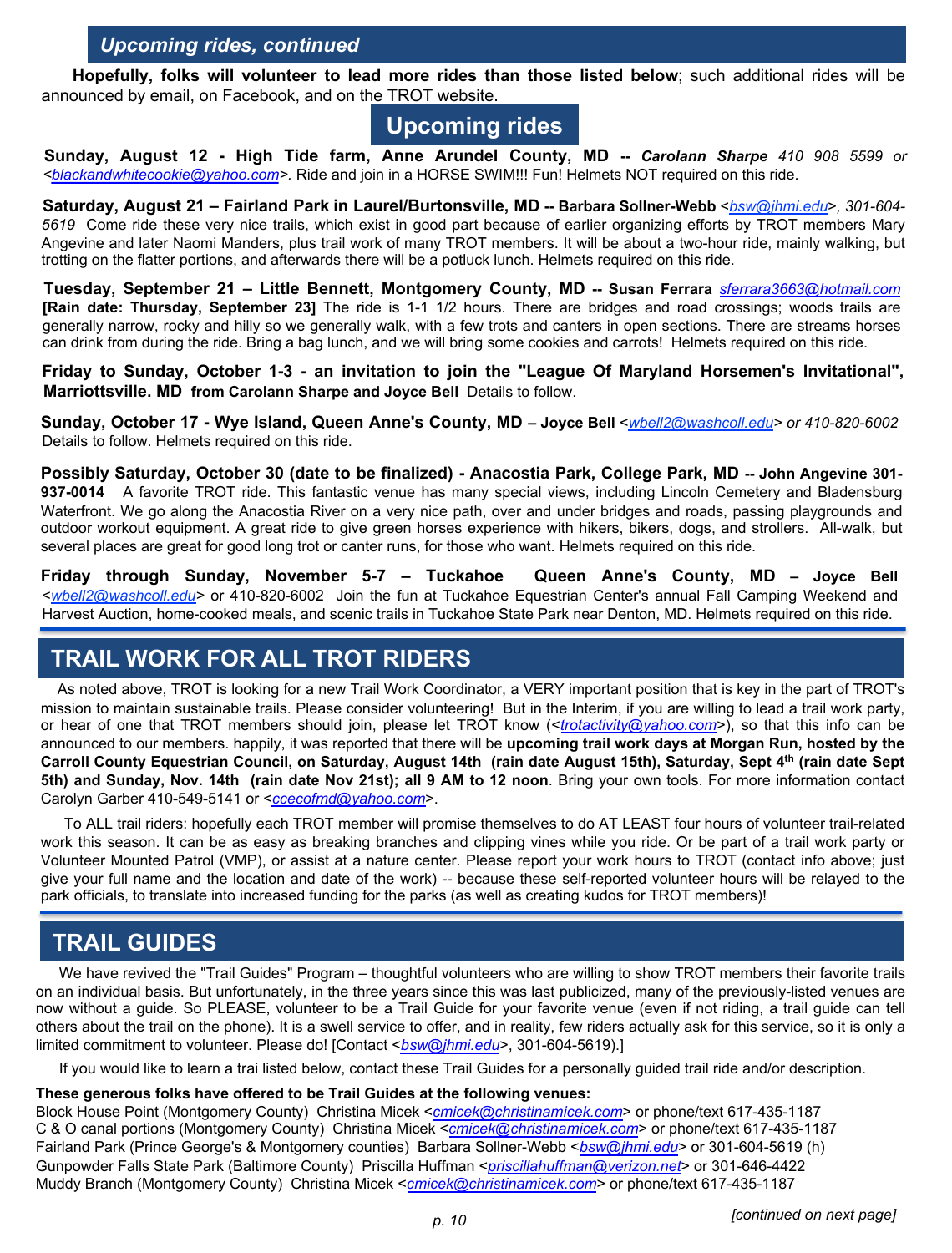#### *TRAIL GUIDES – continued from previous page*

North Tract, Patuxent Research Refuge (Anne Arundel County) Barbara Sollner-Webb <*[bsw@jhmi.edu](mailto:bsw@jhmi.edu)*> or 301-604-5619 (h) Patapsco State Park/McKeldin (Carroll, Baltimore, Howard counties) Carolann Sharpe <*[blackandwhitecookie@yahoo.com](mailto:blackandwhitecookie@yahoo.com)*> Prettyboy Reservoir (Baltimore County) Priscilla Huffman <*[priscillahuffman@verizon.net](mailto:priscillahuffman@verizon.net)*> or 301-646-4422 Rocky Gorge Reservoir (Prince George's & Montgomery counties) Barbara Sollner-Webb <*[bsw@jhmi.edu](mailto:bsw@jhmi.edu)*> or 301-604-5619 (h)

Rockburn County Park and connecting Patapsco Valley Park (Howard County) Jacquie Cowan <*jacquiecowan@comcast.net>* Rosaryville Park (Prince George's County) Laura Colicchio, 301-448-8713 or <*[lavenderlady19@verizon.net](mailto:lavenderlady19@verizon.net)*> Tuckahoe (Caroline & Queen Anne's counties) Joyce Bell <*[wbell2@washcoll.edu](mailto:wbell2@washcoll.edu)*>

Triadelphia Reservoir (Montgomery County) Barbara Sollner-Webb <*[bsw@jhmi.edu](mailto:bsw@jhmi.edu)*> or 301-604-5619 (h) Wye Island (Queen Anne's County) Joyce Bell <*[wbell2@washcoll.edu](mailto:wbell2@washcoll.edu)*>

#### **It would be fantastic if others might volunteer to be Trail Guides at any unlisted venue!**

### **COUNTY and AREA COORDINATORS**

When TROT started back in 1980, and for many years thereafter, TROT's membership and advocacy activities covered a relatively small geographic area (eastern Montgomery and Howard counties plus northeastern Prince George's County), so all members knew about and rode in basically all the area TROT covered. But as TROT expanded north, west, east and south, extending to most Maryland counties and a bit into neighboring states, no single TROT member can possibly know all the areas and venues that TROT covers, and certainly not their potential threats and possibilities. Thus, the County and Area Coordinators were instituted, to work with local members and be the "eyes and ears" on the ground. Only by knowing early-on about threats to, and possibilities for, trails and open spaces, and in a timely manner sharing those insights with other members who care and are willing to get involved, can TROT's great legacy of outreach and activism for open spaces and trails continue to be effective. Indeed, such local action is the backbone of TROT. It really illustrates the old adage: "think globally but act locally".

TROT has had – and continues to have – some outstanding County and Area Coordinators, who have done fantastic things for their local trails and open spaces. But far too many of these most important positions are now vacant. So we sometimes do not learn about threats to trails, or possibilities of expanding new trails to also include equestrian use, until it is too late. For instance, the long-time equestrian use at Greenbelt Park was lost a few years ago when TROT did not have a coordinator covering that area to learn about and report that threat before it became a fait accompli. Hopefully you are now thinking that you might like to volunteer for this critical role, but may be hesitant because your county being larger and more diverse than you could stay abreast of makes it it seem too daunting. Indeed, in the past, many "County Coordinators" have focused primarily on that portion they are the most familiar with -- and that is fine! But here is another easy fix: TROT encourages you to become an "Area Coordinator" folks who define their own boundaries (often basically the areas in which they generally ride) and offer to keep their eyes and ears open for this area. [For instance, I live at the far corner of a county that is over 20 miles long and I know almost nothing about the distant portions of, but instead frequent local riding venues that are also in the three abutting counties, so became a coordinator for this Laurel/Burtonsville area -- and in that role have led efforts which retained equestrian use at the Rocky Gorge Reservoir when it was about to be closed to riding, ditto at the North Tract of the Patuxent Research Refuge, and to get riding permitted at the Triadelphia Reservoir – all big successes for riders.] So please volunteer to be coordinator for the area in which you ride anyway!

**Report from Montgomery County:** In addition to her other TROT roles, Christina Micek kindly offered to temporarily step in as a Montgomery County Coordinator, and at the recent board meeting reported two great successes:

(1) Signs between Riley's Lock and Edwards Ferry along the C&O Canal continued to prevent horse access due to a Fall 2020 resurfacing of the canal trail. These were put up by National Park Service (NPS), who services the C&O canal. Considering that the resurfacing should have been given enough time to cure, according to the NPS' own contractor, equestrians in Montgomery County were encouraged to write to NPS asking for there to be a review, believing these signs may still be up due to a simple oversight and lack of full staff in the office due to Covid mitigation. They were indeed still up in error, and taken down, opening up equestrian access to our summer riding trails in DNR's McKee-Beshers Wildlife Management Area and Seneca Greenway.

(2) Montgomery County Parks has been vigorously improving and updating their fantastic website. Christina discovered that ita presentation of the Pepco/Exelon multi-use trail accidentally left off the designation as including equestrian use, which impacts search functions and being listed under "equestrian activity" lists from the parks. Christina also noticed that the Muddy Branch/Blockhouse Point River road parking area was not designated as available for trailer parking, as well as a parking area for Hoyles Mill Trail in Boyds. The park department quickly fixed both issues. The Pepco trail for those who are interested, runs from Gaithersburg to Muddy Branch and is to continue to near Montgomery Mall, is intended for hikers, bikes, walkers and equestrians. TROT was very active in getting this created. Montgomery County Parks now showing this "Powerline Trail" as for equestrian use again honors the work that TROT has put into it. Super!

#### **Report from Laurel/Burtonsville Area**: from Area Coordinator, Barbara Sollner-Webb:

WSSC continues to be a great partner, encouraging residents to enjoy WSSC's outdoor treasure, the Rocky Gorge Reservoir -and its wonderful 18-mile equestrian trail, which they are now maintaining, too. Yay! As in many past years, we would like to again offer the WSSC Watershed crew an appreciation luncheon, on some day of their choosing (maybe in August?) If you would like to be part of this fun luncheon, please let me know (<*[bsw@jjmi.edu](mailto:bsw@jjmi.edu)*> or 301-604-5619 -home or 301-655-3552 -cell and text).

We are also attempting to learn more about the reported administrative restructuring of the Patuxent Research Refuge and, should it impinge on the riding offerings there, to hopefully avert any losses. If anyone reading this has or can get more input, please do let us know! *p. 11 [continued on next page]*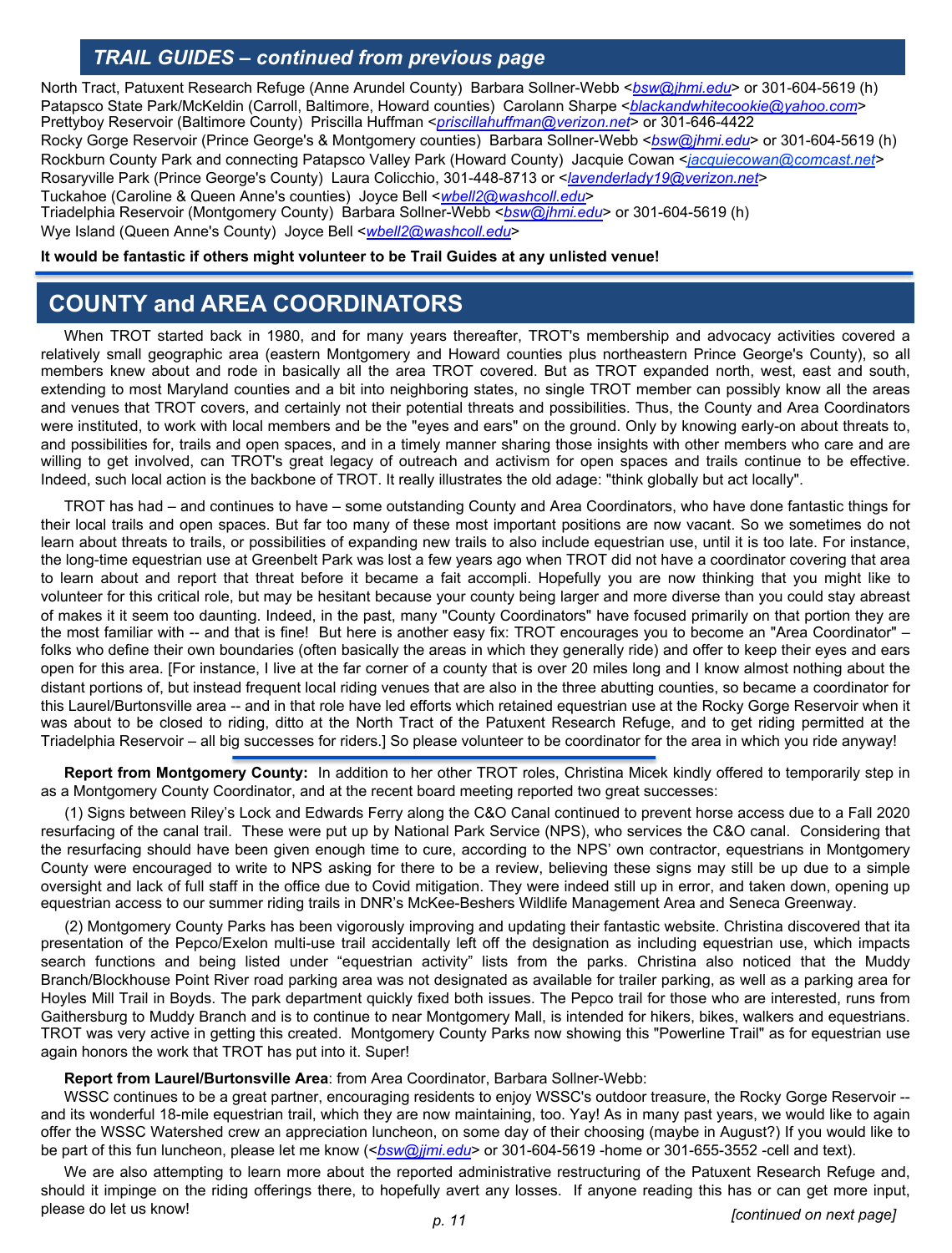#### **Report from Baltimore County: f**rom County Coordinator, Priscilla Huffman:

We are fortunate at Gunpowder Falls State Park, along with other state parks, to have very responsive Maryland Park Service rangers and maintenance crew. Recently, some trees were removed from a path near the Bunker Hill parking lot which enabled riders to use a trail that has not been accessible for several months. We held a TROT ride on those trails, and I also led two other informal trail rides as well. Volunteers have been busy on the Panther Branch trail as well as Gunpowder North, keeping the trails clipped and cut back for horses. We work both on foot and with clippers from horseback. We are grateful for both the park staff and volunteer staff in keeping our trails ridable!

#### **WHO's WHO IN TROT**

| <b>POSITION</b><br><b>President</b><br><b>Vice President</b><br><b>Secretary</b><br><b>Treasurer</b> | <b>NAME</b><br>Carolann Sharpe<br>Janet Whelan<br>Liz Ousley<br><b>Ivy Smink</b>                         | <b>E-MAIL</b><br><trotpresident@gmail.com><br/><celticfrost214@gmail.com><br/><lousley13@gmail.com><br/><trottreasurer@gmail.com></trottreasurer@gmail.com></lousley13@gmail.com></celticfrost214@gmail.com></trotpresident@gmail.com> | <b>PHONE</b><br>410-908-5599<br>410-790-1044<br>240-593-7002<br>443-974-5896 |
|------------------------------------------------------------------------------------------------------|----------------------------------------------------------------------------------------------------------|----------------------------------------------------------------------------------------------------------------------------------------------------------------------------------------------------------------------------------------|------------------------------------------------------------------------------|
| <b>Additional Board</b><br>members                                                                   | Barbara Sollner-Webb<br>Christina Micek<br>Joyce Bell<br>Meggan Whalen<br>Susan Gray                     | <bsw@jhmi.edu><br/><christina.micek@natgeo.com><br/>wbell2@washcoll.edu&gt;<br/><meggan.whalen@yahoo.com><br/><susan@campsusan.com></susan@campsusan.com></meggan.whalen@yahoo.com></christina.micek@natgeo.com></bsw@jhmi.edu>        | 301-604-5619<br>617-435-1187<br>410-820-6002<br>240-426-1655                 |
| License Plate<br><b>Newsletter</b><br><b>Trail Rides</b><br><b>Trail Work</b>                        | Sandy Boyd<br>Barbara Sollner-Webb<br>[Barbara Sollner-Webb]<br>[volunteer wanted]                       | <ridersandyboyd@yahoo.com><br/><bsw@jhmi.edu><br/>[<bsw@jhmi.edu>]</bsw@jhmi.edu></bsw@jhmi.edu></ridersandyboyd@yahoo.com>                                                                                                            | 301-257-5177<br>301-604-5619<br>[301-604-5619]                               |
| <b>COUNTY AND AREA COORDINATORS</b><br><b>Anne Arundel</b><br><b>Baltimore</b>                       | Jacquie Cowan                                                                                            | <jacquiecowan@comcast.net></jacquiecowan@comcast.net>                                                                                                                                                                                  | 923-6157<br>410-215-4979                                                     |
| <b>Carroll</b><br>Cecil                                                                              | Priscilla Huffman<br>[volunteer wanted]<br>[volunteer wanted]                                            | <priscillahuffman@verizon.net></priscillahuffman@verizon.net>                                                                                                                                                                          | 301-646-4422                                                                 |
| <b>Frederick</b><br><b>Harford</b><br><b>Howard</b><br>Laurel/Burtonsville<br><b>Montgomery</b>      | Deborah Wagner<br>[volunteer wanted]<br>[volunteer wanted]<br>Barbara Sollner-Webb<br>[volunteer wanted] | <bsw@jhmi.edu></bsw@jhmi.edu>                                                                                                                                                                                                          | TEXT: 301-233-7738<br>301-604-5619                                           |
| <b>Prince George's</b><br>Queen Anne's<br>St. Mary's<br><b>Talbot</b>                                | [volunteer wanted]<br>Joyce Bell<br>[volunteer wanted]<br>Joyce Bell                                     | <wbell2@washcoll.edu><br/><wbell2@washcoll.edu></wbell2@washcoll.edu></wbell2@washcoll.edu>                                                                                                                                            | 410-820-6002<br>410-820-6002                                                 |

Please, TROT members in the counties shown in red italics and other counties not listed, consider volunteering as TROT's coordinator from your county - or define some area that you feel comfortable getting more involved with and volunteer to be its coordinator! The Trail Riders Coordinator and Trail Work Coordinator also need *permanent volunteers – please consider being that person! (see page 3).*

#### **Get Your TROT License Plates** *from Sandy Boyd, License Plate Guru*

Have you considered getting a TROT license plate? What better way to show your enthusiasm for horses and educate the public about TROT at the



same time! For a one-time fee of \$25, you can enjoy a lifetime of having a TROT license plate. The application process is very easy; within a few weeks you'll have your own gorgeous TROT license plate. Please contact me at <*[ridersandyboyd@yahoo.com](http://ridersandyboyd@yahoo.com)*> or call/text me on 301-257- 5177, and I will help you with the process.

#### **TROT INFORMATION**

**TROT Website: <***[www.trot-md.org>](http://www.trot-md.org/)*

- **TROT has two Facebook pages;**
	- **(1) the "official" page for members:**
	- <*[www.facebook.com/Trail.Riders.of.Today>](http://www.facebook.com/Trail.Riders.of.Today) and*
	- **(2) the "community' page:**
	- *[<www.facebook.com/groups/127953560568829/>](http://www.facebook.com/groups/127953560568829/)*
- **TROT Newsletter archives**: *<www.trot-md.org/newsletter>* Barbara Sollner-Webb, newsletter editor *(<bsw@jhmi.edu>*)

## **The Newsletter Needs Your Input**

Please, send information, news and photos for the newsletter to the editor, at <*bsw@jhmi.edu*>.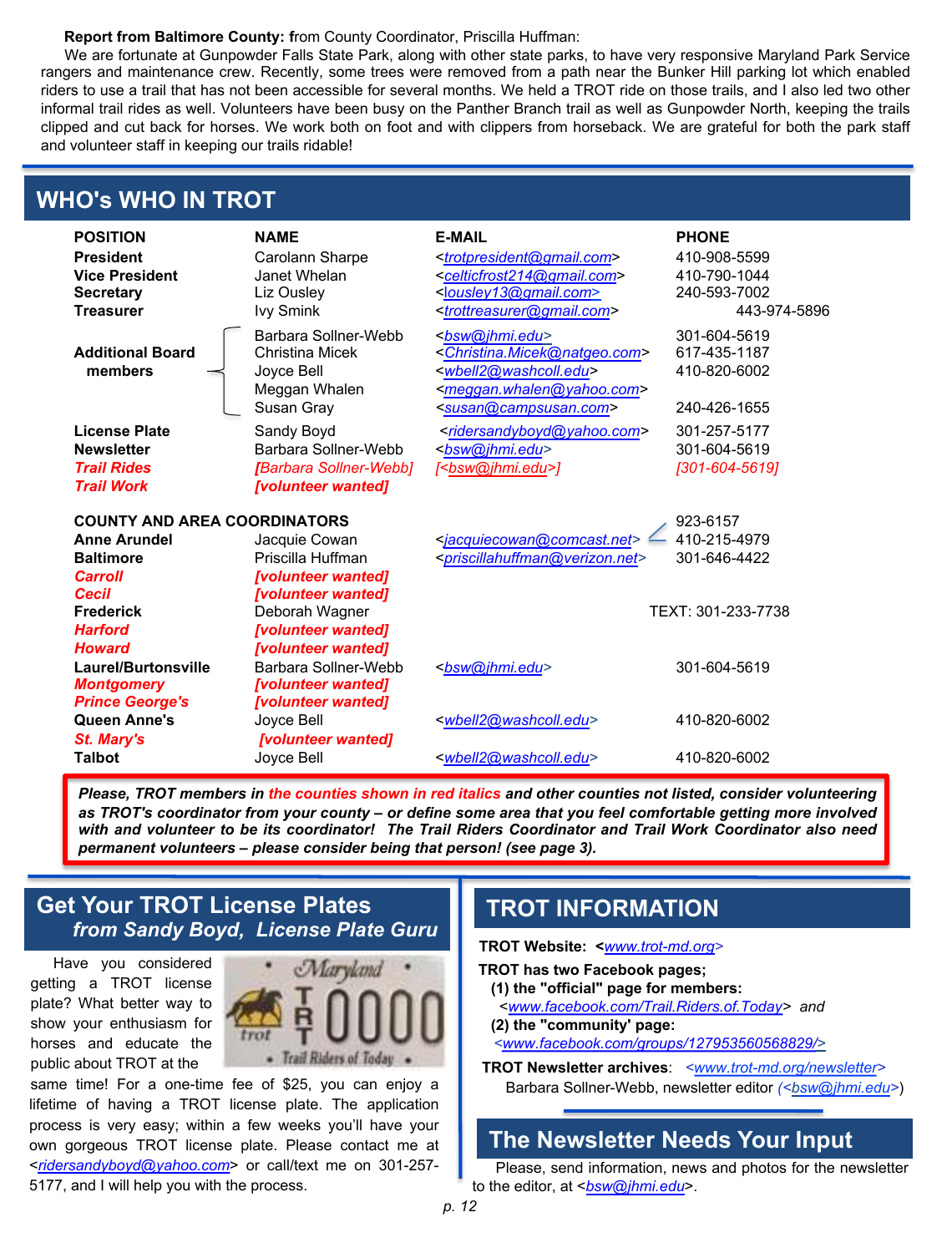#### **CLASSIFIED ADS**

To place a newsletter ad, email <*bsw@jhmi.edu>.* **TROT Members** can place one 100-word or business card-size ad in each issue **FOR FREE**! What a great deal! It will run in one issue unless you notify the editor that you want it to run again. TROT members wanting to run a larger ad get that \$6 off its rate (listed below).

#### **Ad rates for non-members and larger ads:**

| 100 words            |      | \$6 (each additional word - \$0.10) |      |
|----------------------|------|-------------------------------------|------|
| <b>Business Card</b> | \$6  | $1/4$ page ad                       | \$25 |
| $1/2$ page ad        | \$40 | Full page ad                        | \$75 |

# **A Vacation With Your Horse**

Vacation with your horse at **VALLEY MEADOW FARMS** -a bed & barn trails getaway-

ENJOY 400 PRIVATE ACRES . 20 MILES OF TRAILS THRU FIFLDS and FORESTS . on SIDELING HILL in WESTERN MARYLAND • 4-BDRM FARMHOUSE with BARN/PADDOCK

301-678-6584 -- Hancock, MD *<http://valleymeadowfarms.com/>*



*photo from a ride at Valley Meadow Farms*

#### **Horse Blanket Wash/Repair**

*from Roxy Baldwin (Sweet Rock Stables, a MD Horse Industry Horse Discover Center, Manchester MD)*

Horse Blanket Wash/Repair. Free pick-up/delivery available for six or more. Price sheet & more info from 410- 374-3870 or <*[Roxy@SweetRockStables.com>](mailto:Roxy@SweetRockStables.com).*

# **Great Boarding Abutting Ag Farm**

Millhaven, a beautiful, well-maintained full-board farm in Derwood (near Olney), will have stalls available in August. Farm backs directly up to protected fields and trails and the Ag History Farm Park. We're mostly middle-aged and senior pleasure riders and the farm atmosphere is relaxed and noncompetitive. Lighted indoor arena w/ no-dust footing connects directly to barn — no need to go outside in inclement weather — lighted outdoor, hot water wash stall, tack and bathroom heated in winter. Staff lives IN the barn in residences built over stalls — we really do provide 24/7 care. Check out our website:<*[www.millhavenhorsefarm.com](http://www.millhavenhorsefarm.com/)*>. Board is \$700 monthly for general turnout. Contact: Diana at 301-963-0630 or at <*[millhaven@earthlink.net](mailto:millhaven@earthlink.net)*>.



### **Great Organically-Raised Farm Products** *from Leah Mack*



**FOR SALE: 100% grass fed beef (ground beef \$6.99/lb) & pastured, soy-free, corn-free eggs (\$6/doz). Beef halves and whole lambs in fall. Organic practices. Pick up at my farm in Libertytown, MD or I can bring to a TROT ride.**

**Leah Mack <***[1ecofarmer@gmail.com](mailto:1ecofarmer@gmail.com)***>,** *[grazydays.com](https://nam02.safelinks.protection.outlook.com/?url=http%3A%2F%2Fgrazydays.com%2F&data=04%7C01%7Cbsw%40jhmi.edu%7Cb71ef00eb0014d32ce9e08d8f2fc3895%7C9fa4f438b1e6473b803f86f8aedf0dec%7C0%7C0%7C637526512389368734%7CUnknown%7CTWFpbGZsb3d8eyJWIjoiMC4wLjAwMDAiLCJQIjoiV2luMzIiLCJBTiI6Ik1haWwiLCJXVCI6Mn0%3D%7C1000&sdata=xiJn2enDljAee3o6XBz%2FJnua%2F93j01ErZa8HeI70gF0%3D&reserved=0)*

#### **Gaited Lessons w/ Jacquie Cowan**

Find Your Pleasure Gait with Jacquie Cowan, specializing in softly gaited horses for trail and show. I also help build your confidence and trail skills. Contact Jacquie at 410-923-6157 or <*jacquiecowan@comcast.net*>.

# **SPECIAL THANKS!!!**

Big thanks to the swell folks who contributed articles and other information to the newsletter! Readers highly appreciate these contributions by TROT members! [So please keep them coming!]

And ENORMOUS appreciation for most helpfully proof-reading the draft text goes to Christina Micek, Joyce Bell, Susan Gray, Ivy Smink, and Denis Webb. You guys are wonderful!